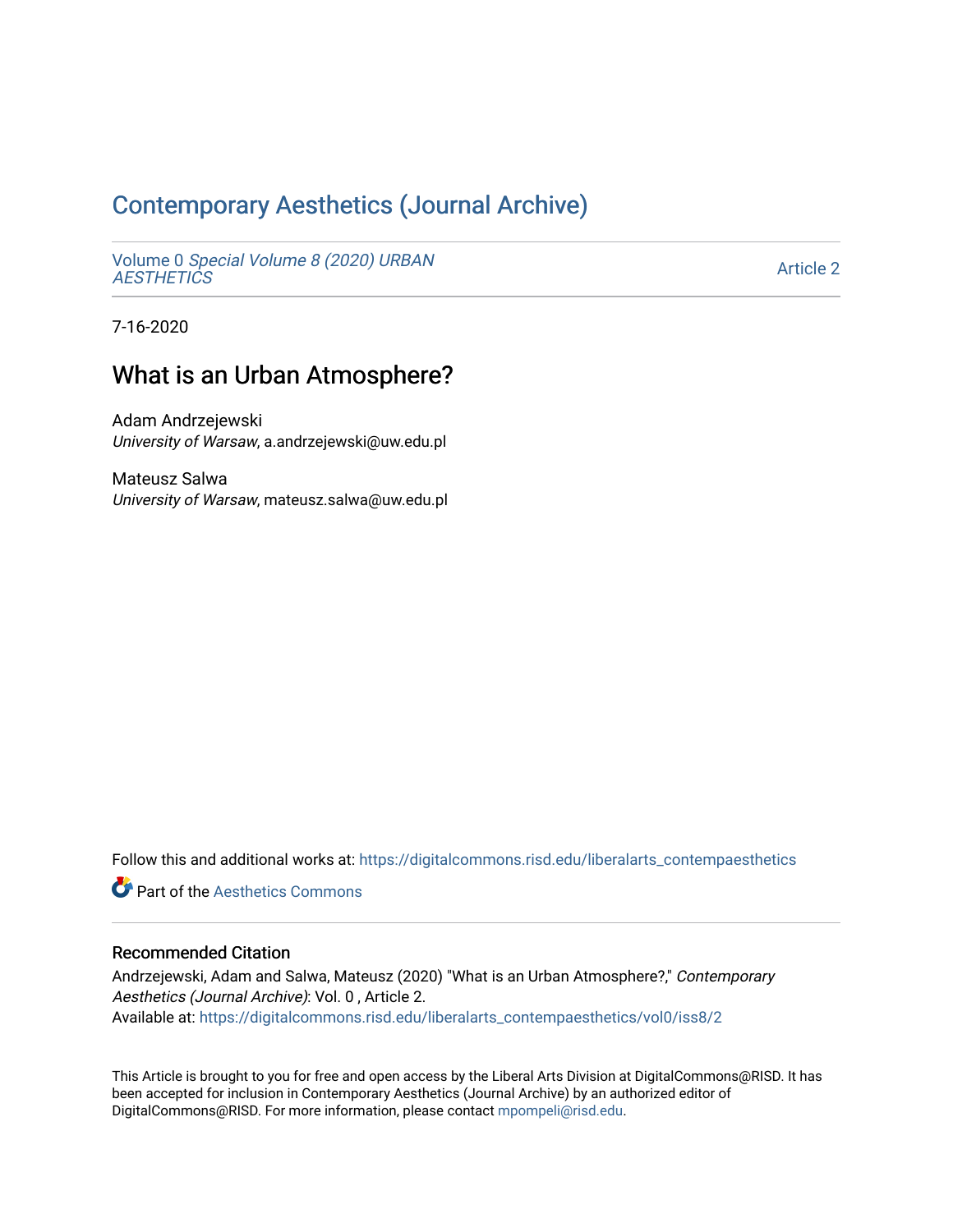# Contemporary

An international, interdisciplinary, peer- and blind-reviewed open-access online journal of contemporary theory, research, and application in aesthetics.

Home

**The lournal** 

**About CA** 

**Submissio**  $ns$ 

Contact  $CA$ 

**Editorial Board** 

**Subscribe** 

**Browse Archive** 

Donate to **CA** 

Search ... Search

**Search Archive** 

Search

# **Key Words**

atmosphere; city; ontology; urban aesthetics

# 1. Introduction

The tendency of aestheticians to go back to the roots of their field and conceive of the realm of *aisthesis* in a way that transcends the approaches that have dominated the field since Kant and Hegel is well known.<sup>[1]</sup> In the past decade or two, issues such as environmental aesthetics or the significance of one's sensory contact with everyday objects or spaces have

Volume: Special Volume 8 (2020)

# What is an Urban Atmosphere?

Adam Andrzejewski, Mateusz Salwa

## Abstract

Atmosphere is one of the key ideas in contemporary aesthetics. The concept proves to be exceptionally useful whenever particular spaces, including interiors or urban spaces, are discussed regarding their unique features. The goal of the paper is to reconsider how an urban atmosphere may be understood. In order to do that, we will shed light on the ontological nature of atmospheres, by revisiting the concept as it recently was presented by some influential proponents of the aesthetics of atmospheres. Contrary to the widespread view, we argue that an atmosphere is not an entity itself. It is not a "quasi-thing" or "half-thing," as usually stated, but rather a relational feature of a given site that exists only when it is experienced by someone. At the same time, our discussion of the metaphysics of atmospheres will provide us with a better understanding of the idea of urban atmosphere as characteristic of a particular site. Moreover, the ontology we will sketch allows us to consider the idea of an atmosphere of a whole city.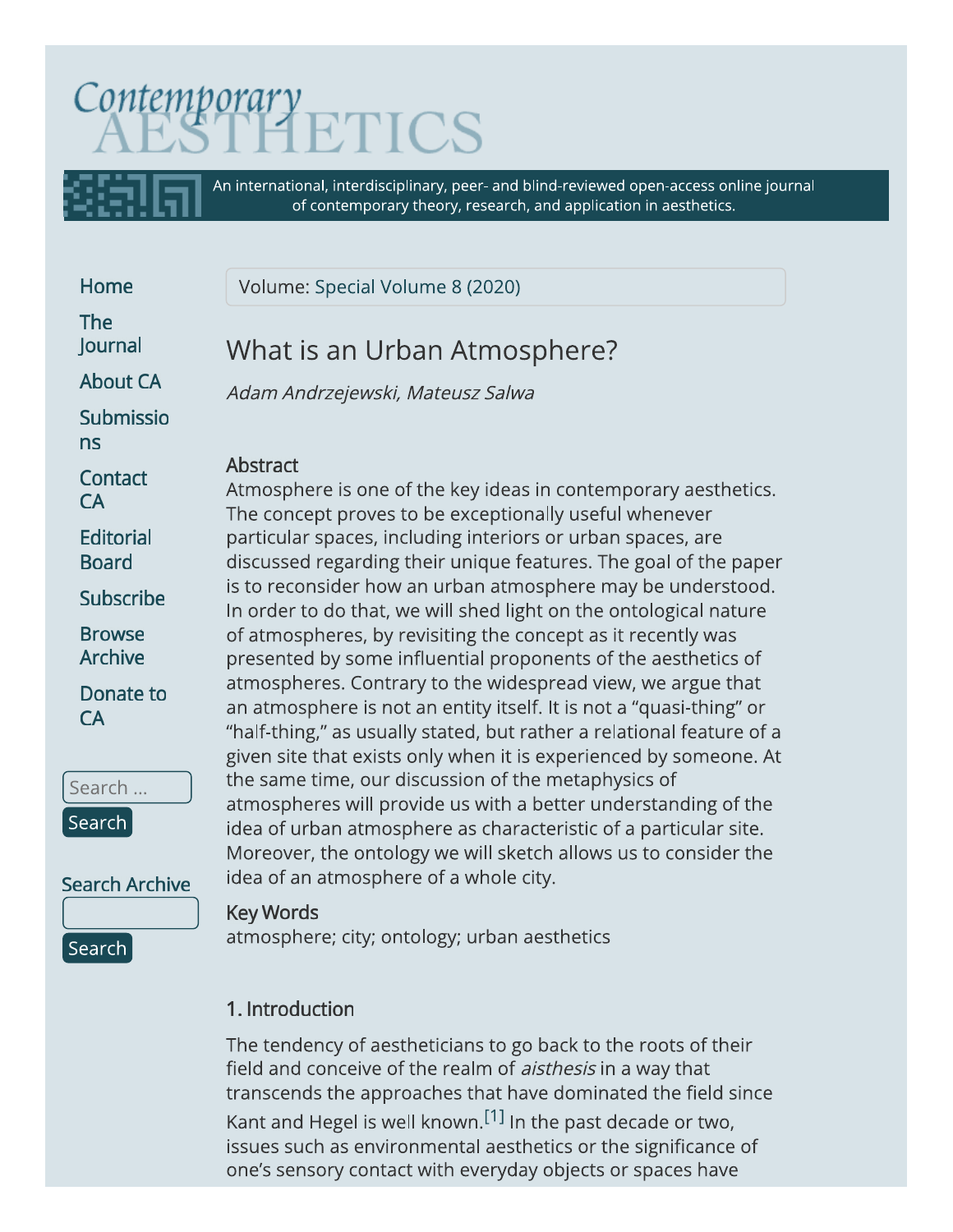been discussed more and more and with a renewed vigor. One of the key ideas that these discussions are centered on is the concept of atmosphere. Atmospherology drives aesthetics beyond its traditional borders, in the sense that, without much exaggeration, it may be seen as a branch of applied aesthetics, as it turns out to be interesting not only for academics but also professionals representing different practices. For example, atmospheres are discussed and, more importantly, created by architects, urban planners, and designers.

Undoubtedly, the concept of atmosphere proves to be exceptionally useful whenever particular spaces, such as interiors or urban spaces, are concerned. It comes then as no surprise that although it is possible to think of and feel atmospheres of natural landscapes— the sublime atmosphere of high mountains or of a sea in a storm-it is in the context of urban or human environments that atmospheres are usually discussed.

When one thinks of an urban atmosphere, at least two meanings come to mind. It may refer either to the atmosphere of a particular urban space, for example, a street, square, park, and so on, or to the atmosphere of a whole city. Yet, the latter sense is hardly ever discussed since the theorists' and practitioners' attention is focused on atmospheres of particular sites. Nevertheless, one may ask, is it not reasonable to ruminate on whether a city as a whole has a distinct atmosphere? Is the idea of an urban atmosphere not equally thought-provoking? On the one hand, the concept of atmosphere may be associated with a widely shared way of experiencing cities—we quite often, especially while on holiday, enjoy a city's distinct atmosphere-or rhetorical tricks involved in city marketing strategies, for example, advertising a town as having a creative atmosphere. <sup>[2]</sup> On the other hand, the constant growth of highly populated urban areas will inevitably make the Earth more and more urbanized, which makes one wonder whether the concept of atmosphere should not have a broader meaning than the present one, if it is to preserve its theoretical and practical usefulness.

The goal of this paper, then, is to reconsider how an urban atmosphere may be understood. In order to do that, we would like to shed light on the ontological nature of atmospheres, by revisiting the concept of atmosphere as recently presented by some influential proponents of the aesthetics of atmospheres. At the same time, our discussion of the metaphysics of atmospheres will provide us with a better understanding of the idea of an urban atmosphere as characteristic of a particular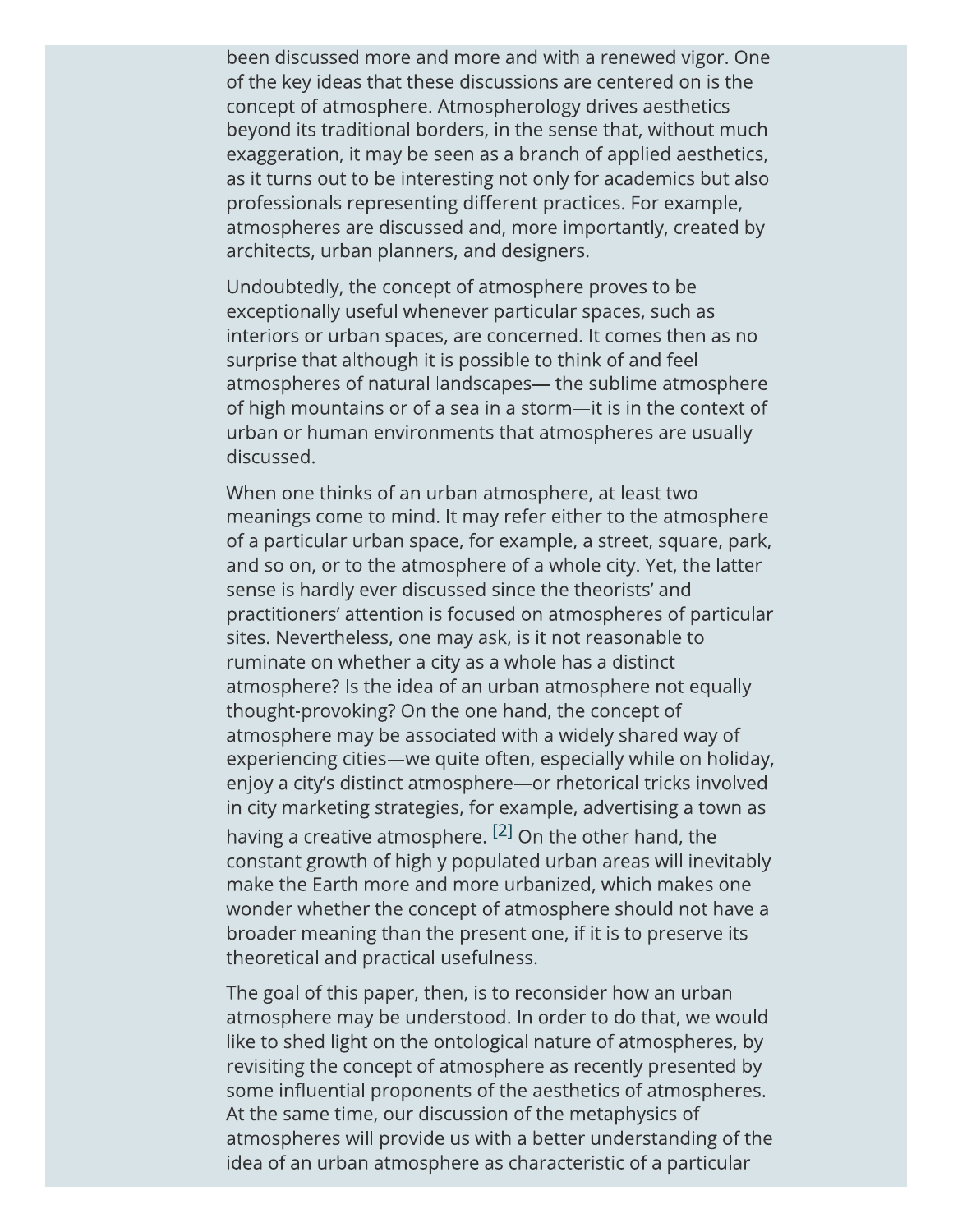site. However, the ontology we will sketch also allows us to consider the idea of an atmosphere of a whole city.

The paper has the following structure. We start with a short overview of the contemporary aesthetic discourse on atmospheres, in order to reconstruct the ontology implied by it. Then, we would like to suggest a new view of the metaphysics of atmospheres that follows the agenda defined by the abovementioned theories but also tries to explain what they tend to hide behind a veil of elusiveness, namely the most pivotal aspect of atmospheres: their ambiguous character that impairs any attempt at discussing them in purely objective or subjective terms. We claim that it is possible to avoid this dichotomy by conceiving of atmospheres as relational features. What is more, we show that when we reconsider what the objective and subjective aspects of atmospheres are and how they relate to each other, we may understand how it is possible that even though *de atmosphaeribus disputandum est*, as is generally claimed, it is a mistake to judge an atmosphere or someone's experience of it as wrong. By doing so, we go beyond contemporary theories that do not pay much attention to this critical aspect. Finally, the reformulated metaphysics of atmospheres, illustrated by examples of urban sites, allows us to discuss, in turn, the concept of the atmosphere of a whole city, pushing discussions of urban aesthetics forward.

#### 2. The metaphysics of atmospheres: a reconstruction

Even though the concept of atmosphere is sometimes criticized for its elusiveness verging on incomprehensibility, those who admit their existence, as we do, share a number of intuitions. First, some things or sites have atmospheres.<sup>[3]</sup> The claim that a given entity has an atmosphere can be interpreted as an alternative way of saying that it has a distinct character. What is more, atmospheres are understood quite like moods. They may be felt but hardly ever pointed out or fully described to the same extent as, for instance, visual properties. As Juhani Pallasmaa writes, an atmosphere is "the quality of a space or place [that] is not merely a visual perceptual quality as it is usually assumed."<sup>[4]</sup> One reason why they are compared to moods is that when we perceive an atmosphere, we grasp its essence, not its elements.<sup>[5]</sup> In other words, atmospheres are totalities. To put it differently, when we are in an atmosphere, we perceive it as a whole from the first moment, similarly to how we perceive Gestalten. This means that when we react to atmospheres in our everyday practices, we do not need to identify their elements. It is worth noting, however, that this fact does not mean per se that atmospheres, metaphysically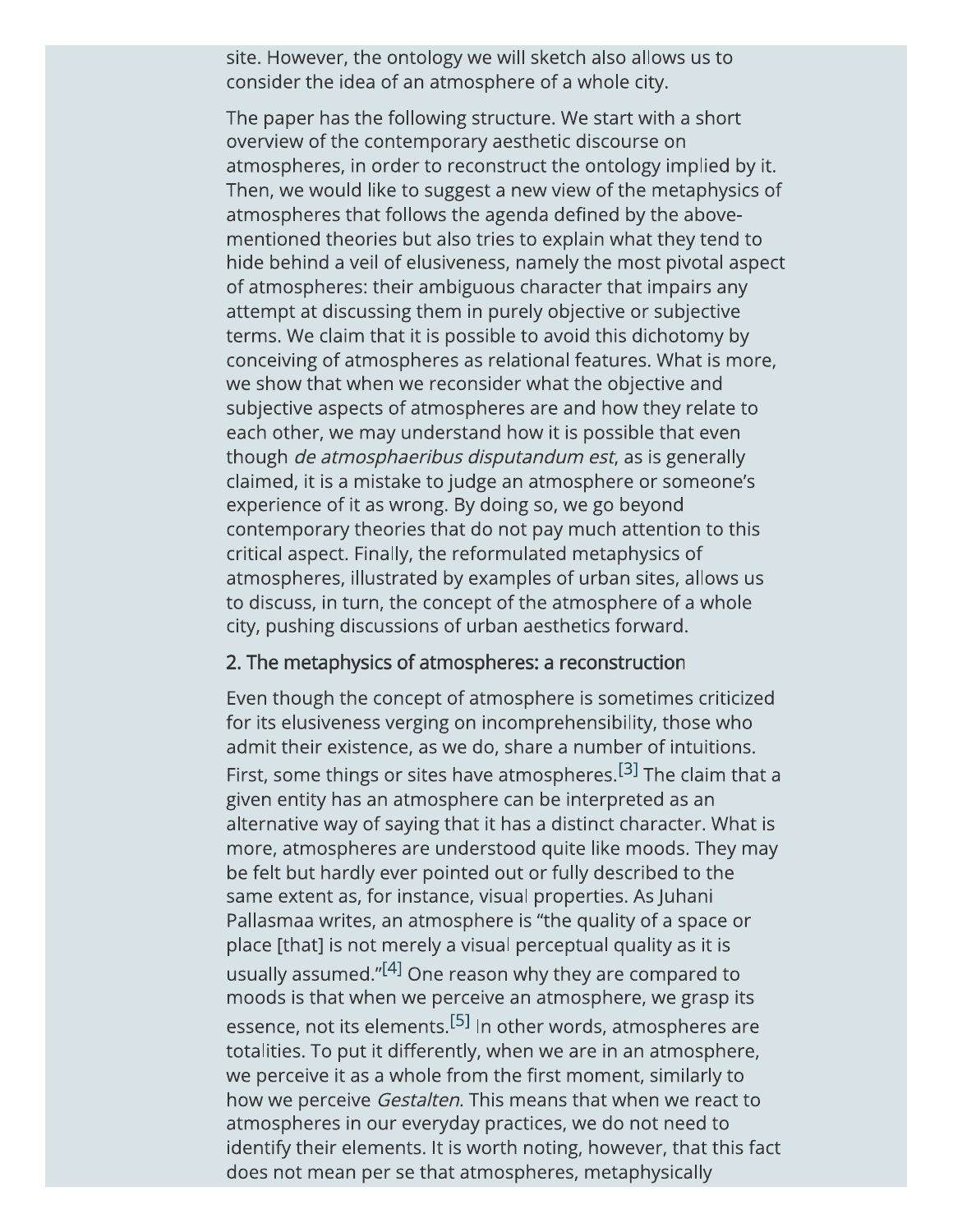speaking, do not have elements. It only means that we do not perceive these elements as separate from an object, in this case, an atmosphere.

Second, it is easy to enumerate a number of kinds of atmospheres: environmental, social, cultural, or interpersonal. Despite their different "content," all are perceived by our emotional sensibility<sup>[6]</sup> that makes them firstly and primarily experienced as something genuinely emotional.<sup>[7]</sup> Hence, it is highly unlikely that there are atmosphere-blind people unable to perceive them altogether. Given the undeniable influence of atmospheres, it is understandable that more often than not we make decisions based on them, even inadvertently.<sup>[8]</sup> For example, if we find ourselves in a place that strikes us as hostile, we might try to get away from it, even though we may not be

fully aware of the reason why we are feeling this way. In the history of architecture, one may find innumerable examples of designs that looked quite fine on paper but, once they were built, they proved unsuccessful, as they did not have the desired effect on their public or their effect was opposite to the intended one. An example is the huge blocks of flats built during the communist era across Eastern Europe that are nowadays, at least in Poland, not held in high esteem because of their block atmosphere.

What is more- and this speaks volumes about atmosphereseven though our vocabularies are rich in terms allowing us to assess atmospheres, the atmospheres themselves remain ontologically indeterminate, as they elude any attempt to state what they are per se, since they seem to be "everything and nothing."<sup>[9]</sup> But does their fugitive, ethereal, or aural character really make them so hard to explain in more analytical terms than those offered by atmospherology?

All these intuitions serve as a ground for the more explicit metaphysics of atmospheres. One of the very first things that may be said of atmospheres is that they are spatial "things." According to the influential proponent of the aesthetics of atmospheres, Gernot Böhme, atmospheres are tinctured spaces: spaces that are given a certain *character* through the presence of things.<sup>[10]</sup> It is possible, then, to think of atmospheres as "clouds of feeling, spreading out from objects and infecting those who walk into them."[11] That is, for Böhme, atmospheres are spatially extended things. It is important to bear in mind that atmospheres are not understood here as mere metaphors since they exist, to some extent, as concrete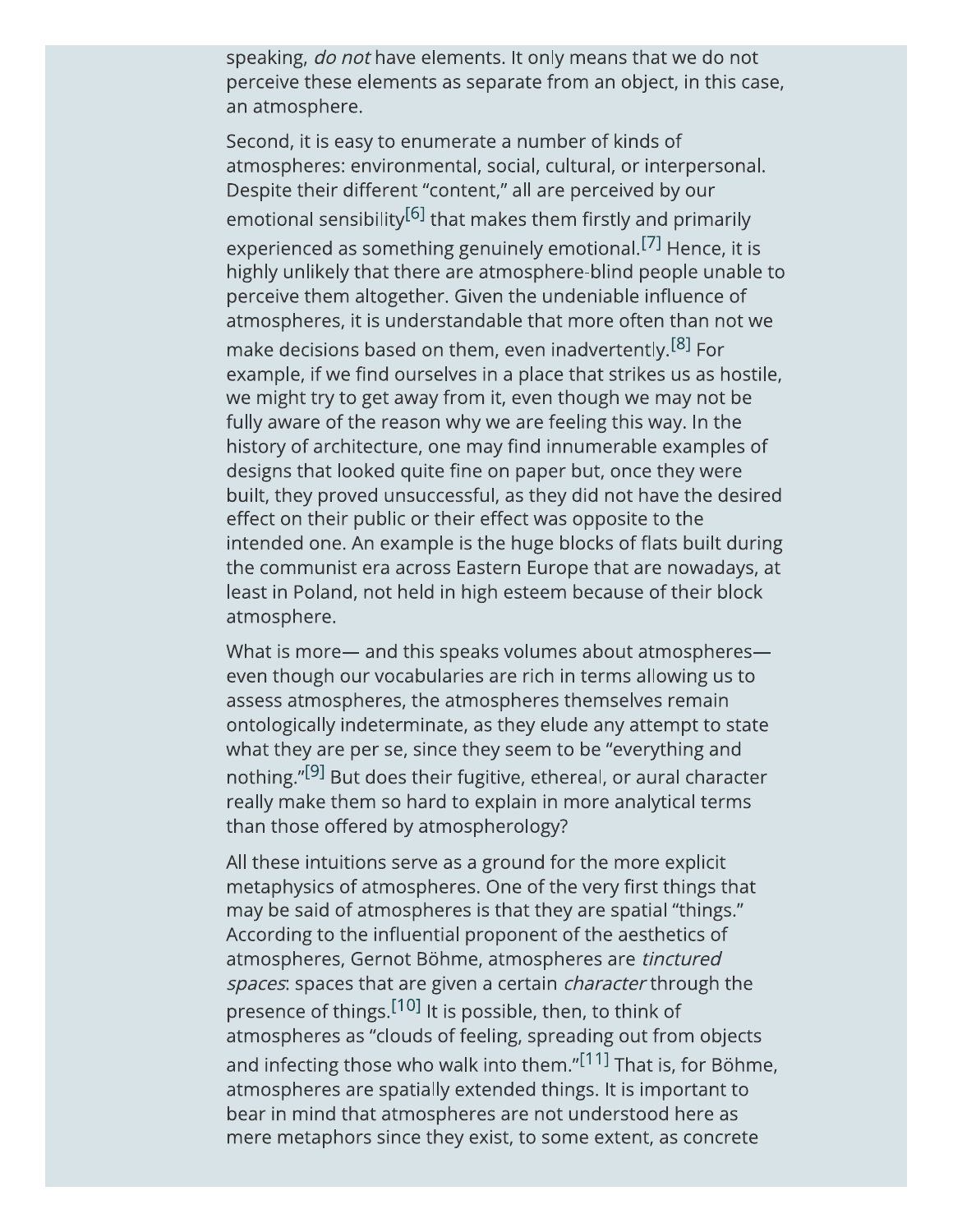things. They are real elements of the world and may be the subject of scientific and philosophical inquiry.<sup>[12]</sup>

The following passages from Böhme's The Aesthetics of Atmospheres: Ambiances, Atmospheres and Sensory Experiences of Spaces (2016) instructively highlights atmospheres' metaphysical features:

Atmosphere is what relates objective factors and constellations of the environment with my bodily feeling in that environment. This means: atmosphere is what is in between, what mediates the two sides. Two main traits of the theory of atmospheres arise from this. Namely, first, that atmosphere is something in between subject and object and can therefore be approached in two different ways: either from a perception aesthetics or a production aesthetics viewpoint. Atmospheres are quasiobjective, namely they are out there; you can enter an atmosphere and you can be surprisingly caught by an atmosphere.

The individual as a recipient can happen upon them, be assailed by them; we experience them, in other words, as something quasi-objective, whose existence we can also communicate with others.<sup>[13]</sup>

Thus, atmospheres enjoy a peculiar ontological status: being inbetween makes them quasi-objective entities. On the one hand, atmospheres are personal phenomena, as we experience them through all our senses, and, on the other hand, it seems that we are able to share atmospheres with others, where sharing is taken to mean an ability to communicate one's feelings about the atmosphere of a place to other individuals, in addition to understanding these feelings based on being in that spot.<sup>[14]</sup>

Whereas the subjective side of atmospheres is quite intuitive, the objective side seems to be more theoretically appealing and more problematic, although both sides are equally important for practical reasons. It is stated that the objective side of atmospheres stems from things/sites/objects that cast them, and, hence, the characters of atmospheres are determined by the properties of the objects in the spaces they tincture. Böhme refers to that phenomenon, using the term 'ecstasies.' Whereas properties are bound to things, as Ashley Watkins points out, "ecstasies radiate out from a thing: they are an object's way of being in space."<sup>[15]</sup> Tonino Griffero similarly argues that atmospheres are then seen as "quasi-things whose ecstasies are expressive characters or qualities [of things]."[16]

As the main proponents of the aesthetics of atmospheres (Böhme, Griffero, Pallasmaa) rightly observe, the fact that the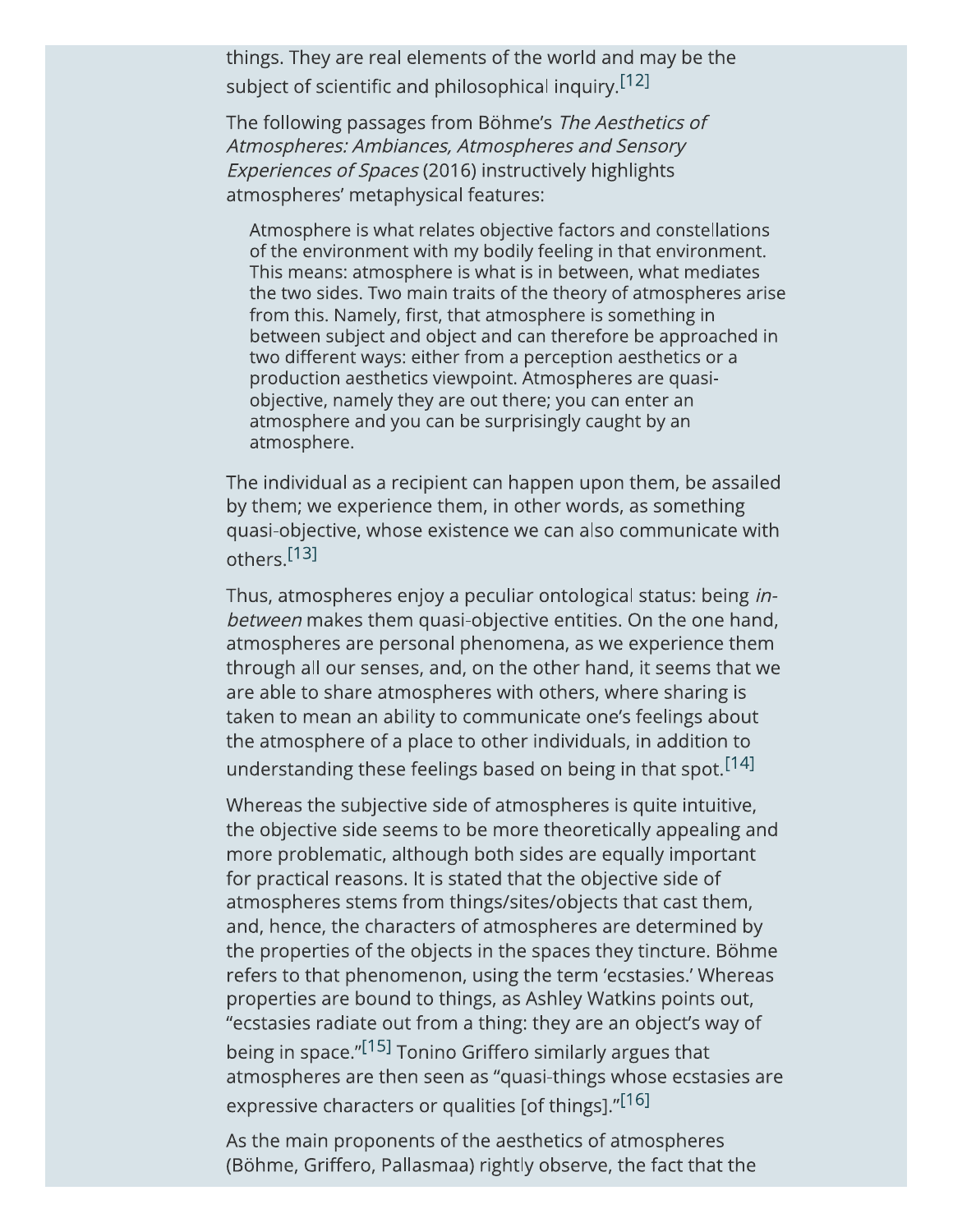concept of atmosphere is supposed to account for something that is neither a thing nor a subjective reaction is the reason why it is so hard to legitimatize it both in aesthetics and philosophy.

Lastly, it needs to be said that, despite their ephemerality, atmospheres may be intentionally constructed. That is, apart from natural atmospheres that are a by-product of natural processes or of human history, for example, the atmosphere of a natural spot in an ancient forest or the atmosphere of a city like Rome, it is possible for people to create a space in order to cast a desired atmosphere. Böhme writes:

This knowledge [of making atmospheres] must be able to give us insight into the connection between the concrete properties of objects (everyday objects, artworks, natural elements) and the atmosphere which they radiate. This perspective corresponds approximately with the question in classical aesthetics as to how the concrete properties of a thing are connected with its beauty, except that now the concrete properties are read as the ecstasies of the thing and beauty as the manner of its presence.  $[17]$ 

Classic examples of such creations are architectural pieces, gardens, or theatrical venues (mostly stages). One of the best examples of intentionally created atmospheres are sacred spaces. Think of a medieval church. It is designed in a certain style, with a clearly defined purpose, through well-established means. The church, as a building created for worship, can also have an atmosphere that it is intentionally designed to express, for example, the almightiness of God, the vanity of humankind, and the like.

In short, the metaphysics of atmospheres, as reconstructed based on the aesthetics of atmospheres, is quite peculiar. First, atmospheres are quasi-objective quasi-things that are bodily and emotionally experienced by humans.<sup>[18]</sup> Furthermore, as quasi-things, they are also spatially extended, which means that they fill spaces and have boundaries, although these boundaries remain vague. Second, the expressive power of atmospheres stems from the ecstasies of the things that cast them. Third, atmospheres are totalities, that is, when someone is immersed in an atmosphere, she or he grasps its essence, not its elements. Lastly, atmospheres can be created, in that it is possible to construct an arrangement of things and/or textures and/or materials to bring a certain kind of atmosphere into existence.

3. The atmosphere of a site: the metaphysics of atmospheres revisited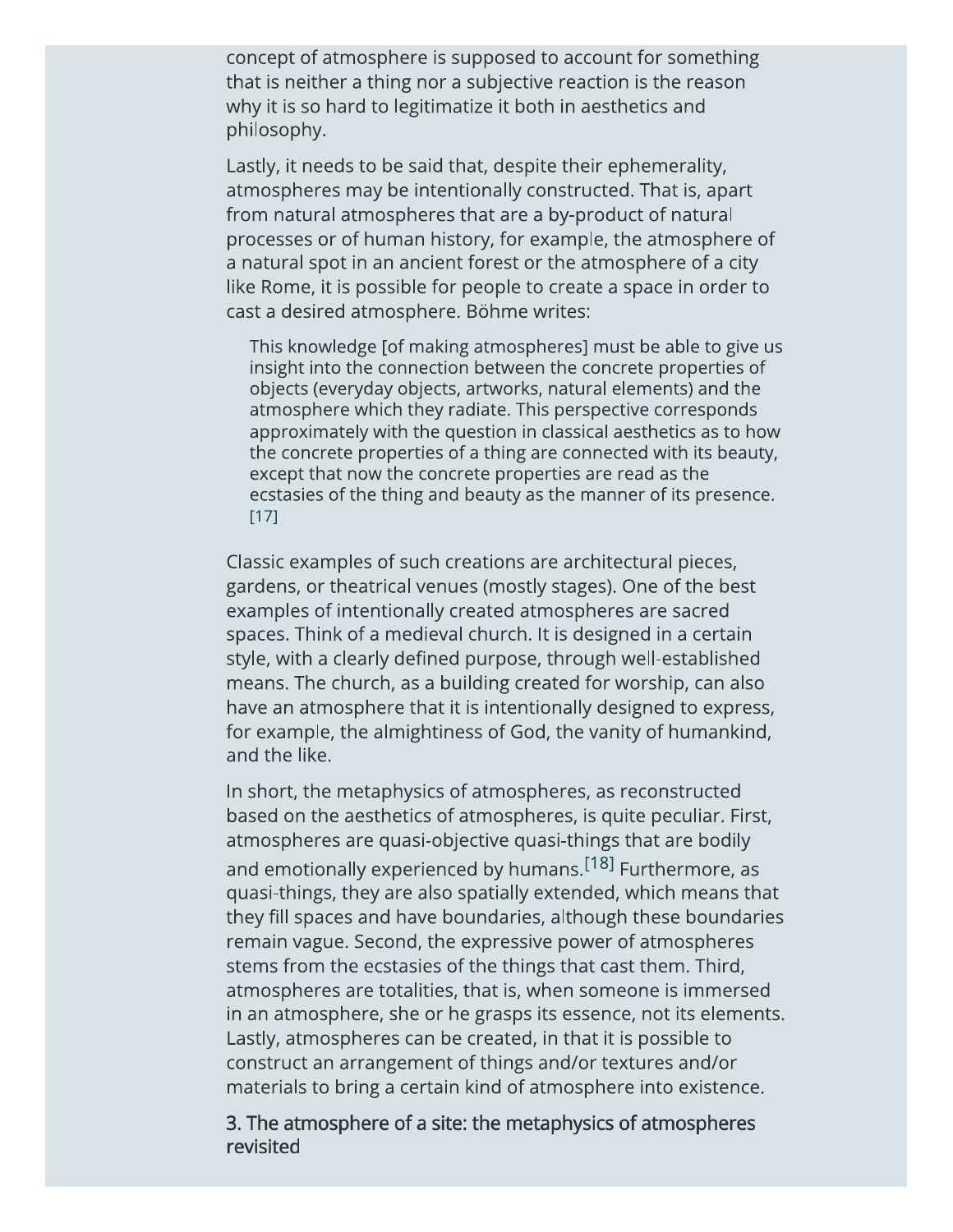The undoubted merit of the approaches briefly reconstructed above lies in the fact that they prove that such ephemeral phenomena as atmospheres may be treated not only as aesthetic literary topoi largely inspired by the post-romantic concept of *Stimmung* but also as objects of inquiry focused on how people experience their real surroundings. And yet, to a great extent, these views seem to inherit the ephemerality of atmospheres, which makes any more precise discussion of the epistemology or ontology of atmospheres rather difficult. With that in mind, we shall argue that it is possible to preserve what has been said about atmospheres-we do agree with the intuitions shared by atmospherologists—and, at the same time, to add more precision to it by shifting the approach.

Even though the objective/subjective dichotomy seems to have been largely overcome by a number of contemporary approaches in aesthetics, it still seems to be crucial in atmospherology and is responsible for its elusive character. [19] We claim, however, that it is possible to discuss the particular character of atmospheres that are supposed to be "subjectiveand-objective" or "neither-subjective-nor-objective" in a way that avoids this dichotomy.

We would like to suggest that we should think of an atmosphere as a relational feature of a site, that is, as a feature that is ascribed to it on the basis of its empirically accessible objective characteristics and comes into being (appears) only when people sensorially experience the site. It is thus rooted in their reaction involving body and emotion. As such, an atmosphere cannot be reduced merely to the features of a site that may be identified irrespective of how it is experienced by someone. Nor can it be interpreted to be solely someone's experience, that is, merely how one reacts to certain empirical characteristics of a site. It rather results from an experience of a site, which is a bodily and emotional reaction to it. Or, to put it differently, by virtue of someone's experience of a site, an atmosphere comes into being as something that is not their projection unmotivated by the experienced site but instead is a feature of the site as experienced by that person.

An atmosphere is thus experienced as itself a feature of a site, and therefore one should distinguish an atmospheric experience that is related to, yet different from, a sheer experience of the site. One may experience a site without experiencing its atmosphere but not the other way around, as an atmospheric experience is just an experience of a site. At the same time, when someone is having an atmospheric experience, they are experiencing the site in a different way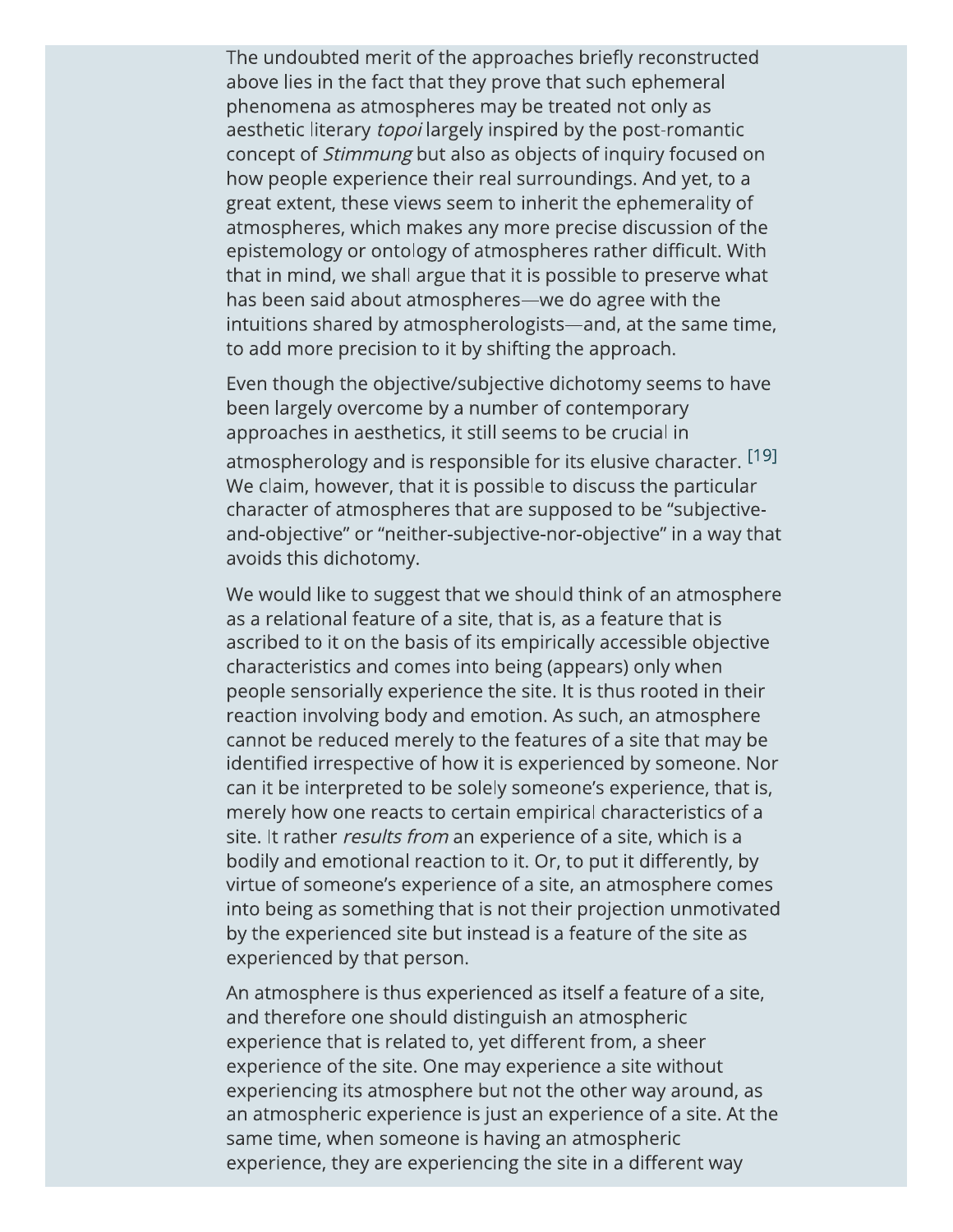than they would have had their experience been a sheer one, that is, non-atmospheric. In other words, when we have an atmospheric experience, we experience a site together with an additional relational feature that we call atmosphere, akin to what may be called "emotional coloring" that, in turn, may be and, in fact, always is, whenever it appears, experienced as something distinct from the site.<sup>[20]</sup>

Let us take the example of a dirty, shabby street in order to illustrate the above intuition. It is possible to consider filth an objective quality of the street, that is, irrespective of someone's experience of it but according to certain criteria allowing one to decide whether a place is dirty or not—for example, quantity of visible trash, intensity of odor, and so on-no matter whether there is anyone actually in the street experiencing it.<sup>[21]</sup> However, in order to claim that there is a filthy atmosphere to the street, there must be someone who actually experiences the street and the dirt and does this in such a way that they claim that there is a filthy atmosphere to this particular street, in its present condition.<sup>[22]</sup> At the same time, the filthy atmosphere (all-embracing filthiness) may be experienced as something distinct from and additional to the filth of the street. For example, one may just notice the garbage, and the like, as nothing more than a nuisance.

We shall thus argue that it is possible to distinguish: (1) the objective features of a site that may be experienced by someone and classified in a particular manner, for example, as dirt; (2) someone's sensory experience of the site and its features that offer a background for ascribing certain features to the site, for example, the site is experienced or qualified as dirty; and (3) an atmosphere, that is, a relational feature of the site that (a) comes into being when the site is being experienced by someone and (b) is determined by the qualities of the site as well as by the way they are experienced. Hence, an atmosphere may be said to be a relative feature insofar as it is related to the objective features of a site in addition to the subject's experience of them. Finally, given that the relativeness of atmosphere does not change the fact that it is experienced as a feature of a site, it is therefore possible to think of (4) an atmospheric experience that is different from the mere experience of the site itself. Moreover, an atmospheric experience is not limited to the experience of one single feature (an atmosphere). Rather, it is an experience of the whole site that is emotionally and sensorially colored by that feature. And the site is primarily experienced here *through* the perspective of its atmosphere.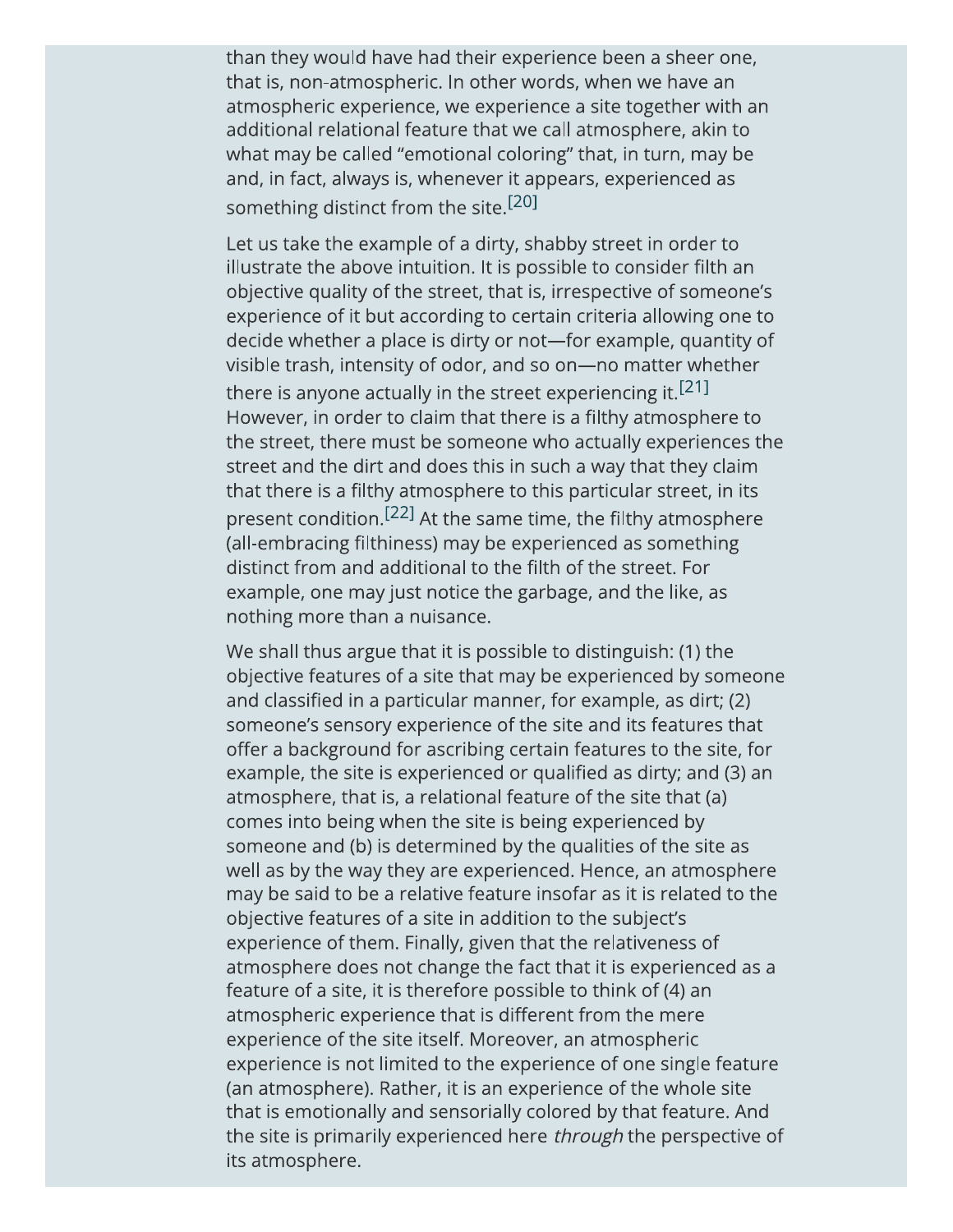Taken together, the above claims are major points on which we differ from the metaphysics of atmospheres as reconstructed in the previous section. This is because it is not clear in Böhme and Griffero whether ecstasies of objects exist independently of humans. For us, they are relational: They come into existence because of us but are also the subject of our experience as particular features of a site.

This reconsidered metaphysics of atmospheres, as sketched above, invites rethinking a number of issues regarding how atmospheres function in everyday life. Because of limited space, we shall focus on just two questions. First, is it possible to be wrong in experiencing a site as having a given atmosphere, for example, as having an atmosphere of joy, whereas our fellows perceive it as rather frightening? Secondly, what are the nonsensory objective factors determining an atmosphere? Answering these questions will help us develop our proposal further and also provide an opportunity to neutralize some potential challenges to our reformulated metaphysics of atmospheres.

First of all, we contend that it is highly unlikely, or even impossible, for the atmosphere of a given site to be wrongly experienced by the subject; that is, for a site to be experienced as having an atmosphere that it does not really have.<sup>[23]</sup> The claim that it is impossible that someone could incorrectly register the atmosphere of a site may, however, sound counterintuitive. One could state that the atmosphere resulting from an experience that misrepresented a site, for example, an experience that does not take into account the site's objective features, must be eo ipso inadequate. Yet, we shall propose to think of this sort of case differently: Even if some experiences stem from someone's misrepresentation of the site, these experiences are still responsible (partly) for an atmosphere coming into existence.

Imagine a narrow, dark lane located, according to police statistics, in an objectively dangerous part of a city. You experience its narrowness and darkness as tinted with its disrepute; they make you experience it in such a way that you feel its dangerous atmosphere. But try to imagine the same narrow, dark lane objectively turned into an exceptionally secure place. For example, it is now a part of a Hollywood film set and you know it. It is quite probable that its look will still make you feel its dangerous atmosphere despite not experiencing it as a threatening environment. In other words, we would like to stress that it is reasonable to debate whether a place is actually adequately experienced by someone but hardly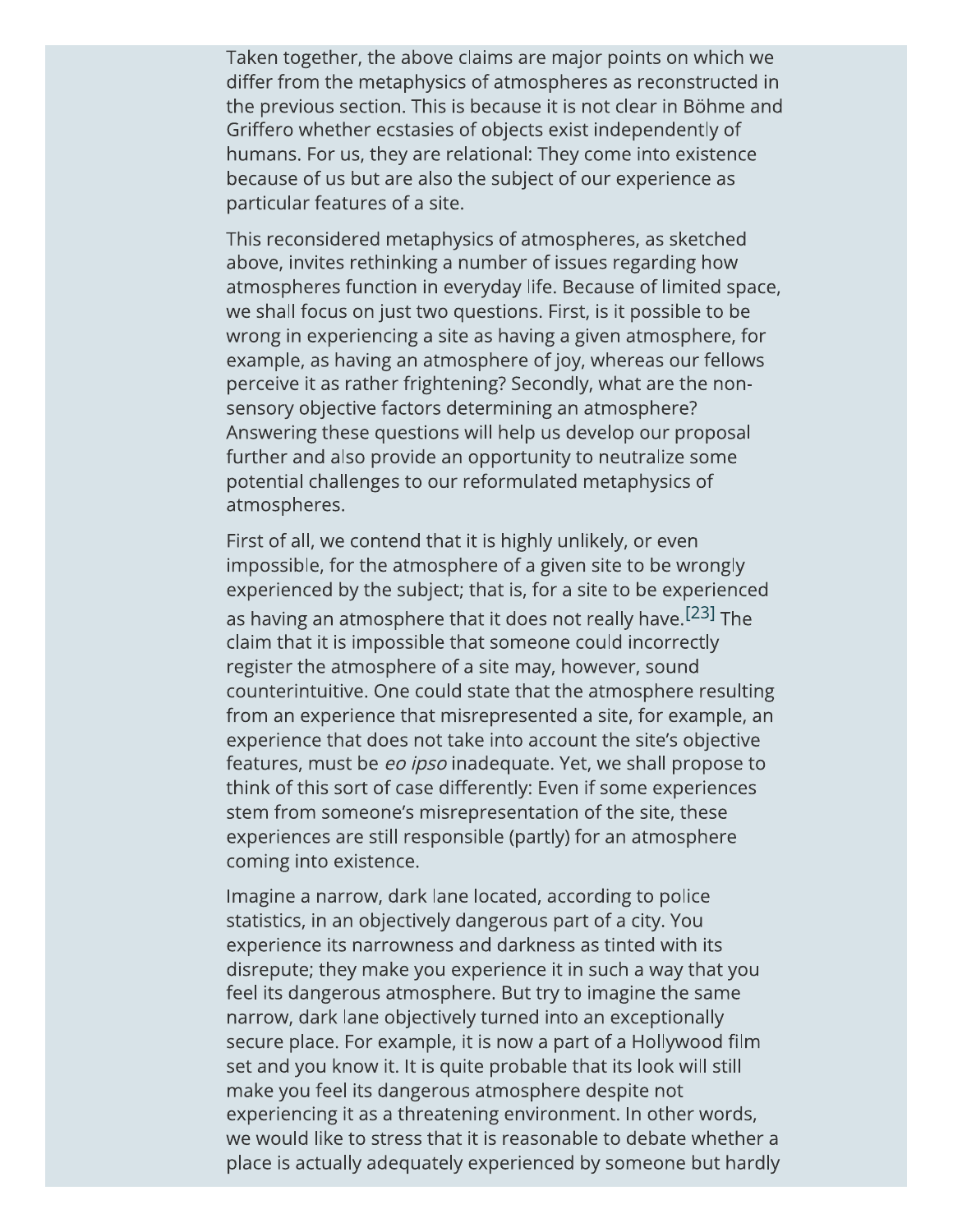possible to claim that an atmosphere resulting from an experience is inadequate, that is, falsely received, wrongly experienced, and the like. If someone feels the frightening atmosphere of a dark street, we simply do not have the means to deny that. However, it is possible to argue over the other features of the site, and through that we might influence them to change the way they experience the atmosphere.

What we claim here is that unlike the main proponents of the aesthetics of atmospheres, there is room for a judgmentoriented aspect in the aesthetic theory of atmospheres. Nontrivial judgments (not only aesthetic ones) that are part and parcel of any serious disagreement can be made at the level of the objective features of an environment and not at the level of atmospheres or atmospheric experiences. This move allows us to keep together the possibility of formulating a critical judgement with the claim that atmospheres are not subject to certain kinds of critical discourse. That is, if, for some reason, we think that someone incorrectly perceives the atmosphere of a given site, we might argue with that person over the objective and non-relational features of the site and, with arguments, persuade him or her to experience the site in a way that takes into account the features we are pointing to and, hence, experience the site as having such-and-such an atmosphere; or, to put it in an another way, to make him or her have such-andsuch an atmospheric experience.<sup>[24]</sup>

Second, our claim that it is not possible for an atmosphere to be inadequate does not amount to the contention that atmospheres are arbitrary projections that do not take into account the objective properties of sites. That means that places are experienced, in certain ways, as having certain features, but these ways may differ and are determined not only by the experienced features but also by such factors as associations, beliefs, emotions, intentions, and so on. In other words, an atmosphere is a relational feature that is determined by the objective, sensory qualities of a place in addition to psychological and cultural factors. Hence, if we wanted to to persuade someone to experience a different atmosphere of a given site, we could also do it by influencing that person's mindset or emotional state.

The above statement necessitates reconsidering the widely held belief that atmospheres may be designed. We agree that it is possible, yet, contrary to the prevailing approach, we claim that it is not possible to think of their design and creation causally. Despite one's efforts, whether or not an atmosphere resulting from a design will be experienced as intended cannot be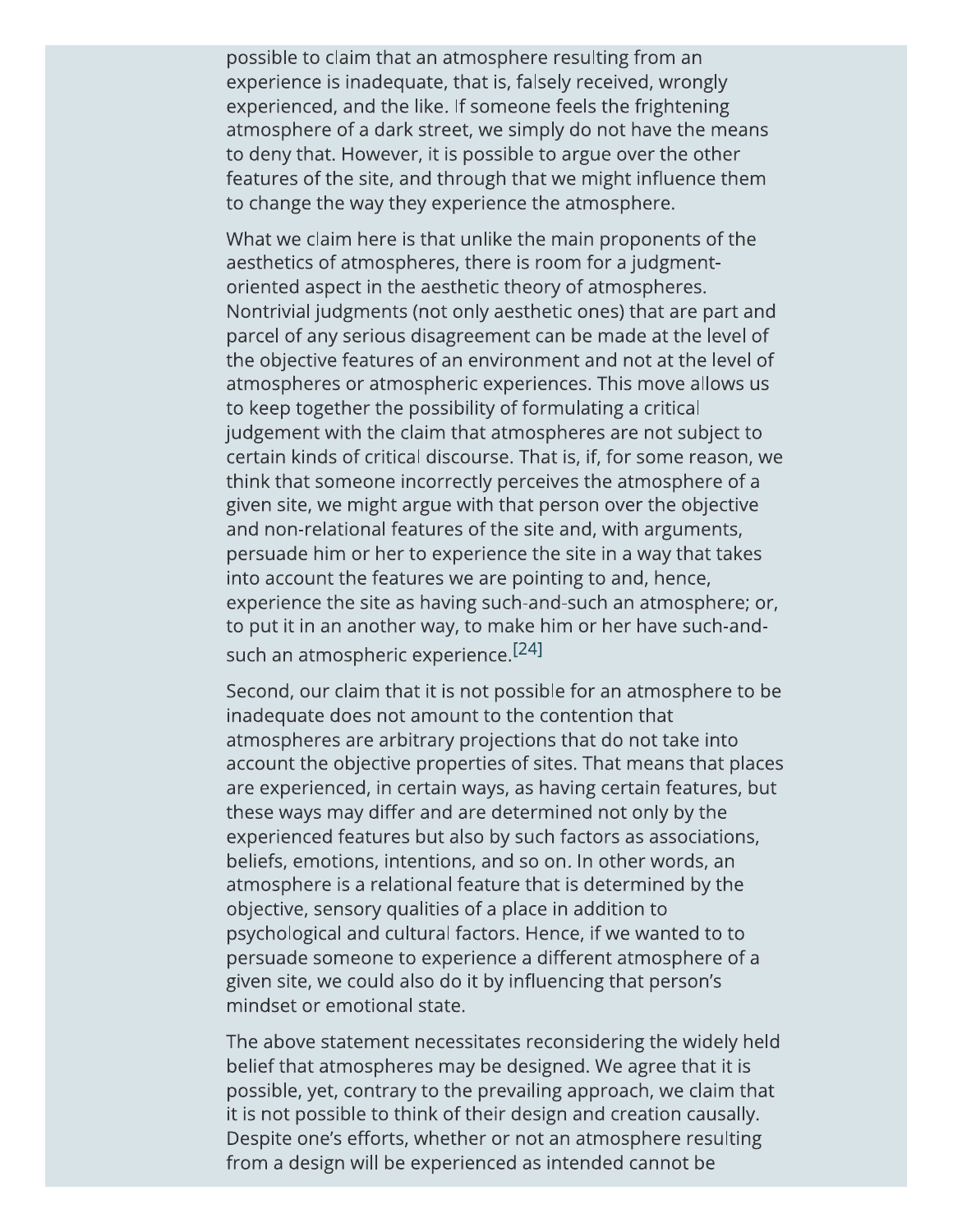predicted with certainty. The ultimate test of whether a place has an atmosphere is people's experiences.

#### 4. The atmosphere of a city: going beyond a site

As we pointed out at the beginning, the concept of atmosphere is usually associated with architecture or, broadly speaking, with the urban environment. It may be characteristic for an interior and also an outdoor site. It is in the latter case that the term 'urban atmosphere' usually appears, meaning an atmosphere of a square, a street, a park, and so on, that is, of a distinct spatial unit of the city containing everything therein.

However, taken alone, it turns out to be somewhat ambiguous, as it may, in fact, mean either an atmosphere of a particular site (we shall call it UA-1) or an atmosphere of a city conceived of as a whole (we shall call it UA-2). It seems that the vast majority, if not all, of the discussions within philosophy and also urban design theory are exclusively focused on the former (UA-1), disregarding the latter (UA-2). We are taking a slightly different route here and propose to focus more on UA-2. Our intuition is that this revised metaphysics of atmospheres is not only useful for explaining the atmospheres of particular urban sites, as we saw in the paragraph above, but also can be used to shed some light on the urban atmospheres of whole cities. We also suggest that acknowledging UA-2 is useful, as it may influence analyses of UA-1. We shall argue that even if we usually think that the term atmosphere should only be used to denote the atmosphere of a particular site (UA-1), it is also possible to think of UA-2 as a fully legitimate sort of atmosphere.

Let us think of sunny and welcoming Barcelona, silent Helsinki, tolerant Amsterdam, or hipsterish Berlin! On many occasions, people say that a particular city, say Dubrovnik, has a really distinct atmosphere. We just feel good about being in that city; we understand and enjoy it in a way that we find unique. Of course, we may well feel just as good in Barcelona, yet this feeling is somehow different. On the other hand, some cities can be very hostile and hard to live in. For example, the third biggest town in Poland, Lodz, is generally perceived by Poles as a city of unemployment, poverty, and social decline, and that reputation is not only a consequence of sociological diagnoses but, more importantly, of a particular ubiquitous mood that the town exudes.

The intuition that guides us here is that we may say that the atmosphere of Kruununhaka in Helsinki, a neighborhood in the city center, is imperial and also claim that the atmosphere of Helsinki, as a city, is Nordic, and in both cases we shall be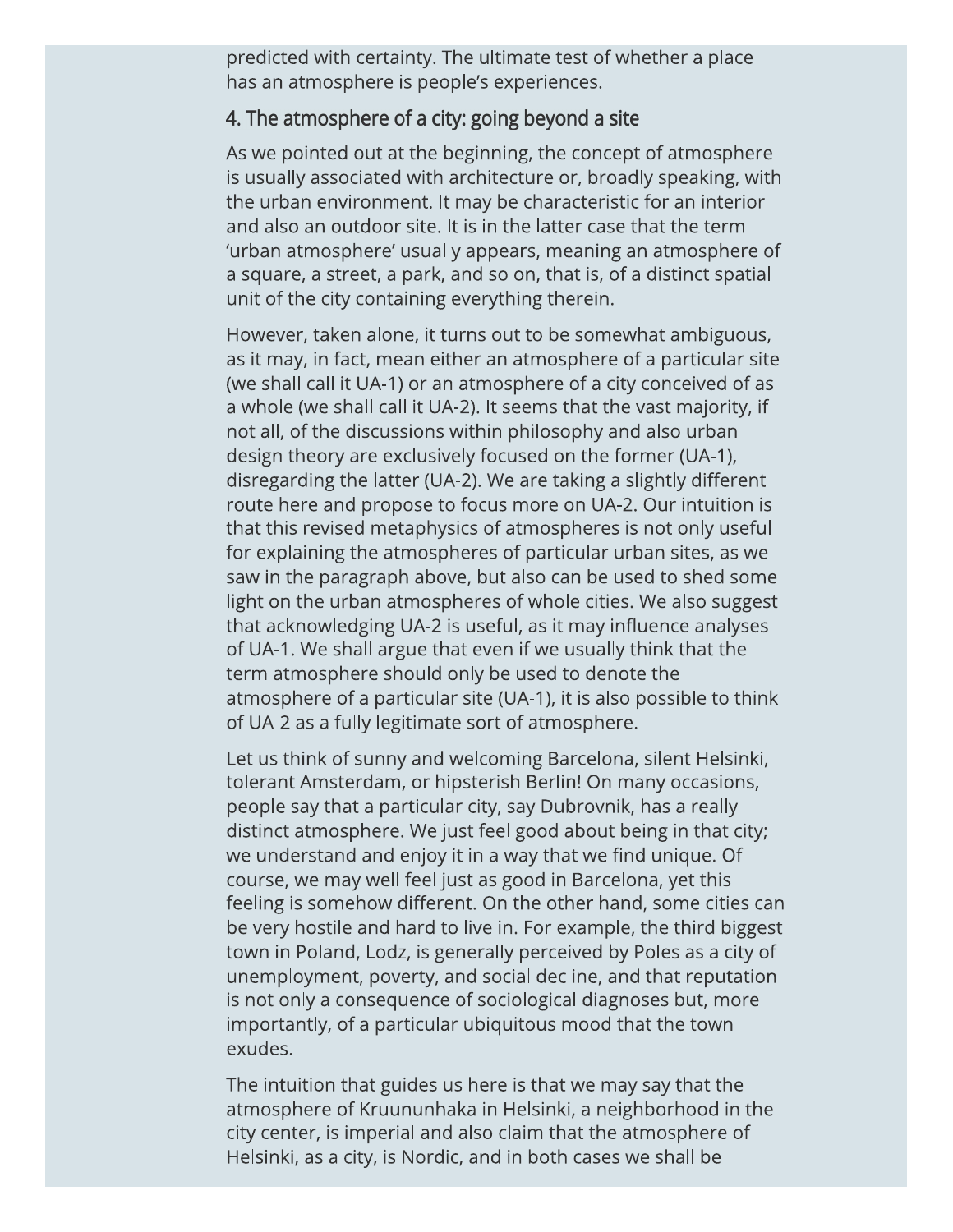perfectly well understood, as both usages of the term atmosphere are correct, acceptable, and commonsensical, especially for those who have visited the city. Yet, there is a clear difference in the meaning of the two sentiments, as the atmospheres referred to come into being by virtue of different experiences. In the former case, it is an experience of a particular site or area (UA-1), while in the latter, of a whole city  $(UA-2)$ .

The main difference between UA-1 and UA-2 is the fact that a city is hardly ever experienced the way a site may be. Contrary to any city, an urban site, or a site in general, has relatively fewer dimensions, allowing one to experience it as "something" that is experienceable as having its identity defined by its components and boundaries. This fact, however, does not prevent us from claiming that UA-2s exist. We would like to suggest making a semantic and philosophical modification, namely, to replace the term 'site' with the similar yet distinct concept of 'place.' Such a change will allow us to speak of UA-2.

Places are not mere sites. Whereas site refers to a geographically and geometrically understood space, place is characterized by an existential dimension that is important to given individuals.<sup>[25]</sup> Hence, even though a place has a spatial dimension and has objective features that make it geographical, it has also a decisive experiential aspect. Risking an oversimplification, one may state that a site turns into a place when it is experienced as a space in which one is bodily and emotionally engaged and with which one interacts, in one way or another. Having much more to do with someone's identity, beliefs, emotions, expectations, desires, and so on than with actual geographical conditions, places are rather indeterminate in terms of the limits of the space they cover. As places are person-related, what is a place for one person is not necessarily a place for others; for someone a place is a square, for another a whole district, yet for others a whole town.

Three things should be mentioned here. First, an urban site may become a place but it does not have to be one. There are many spaces that are existentially indifferent to us and may remain such; we just pass through them and they have no particular meaning for us. If, however, such a change does occur, it does not have to involve an atmosphere, as a place may very well be experienced as devoid of atmosphere. This means that, secondly, even though atmospheres are very often important features of places, they are not conditions *sine qua non*. Finally, it seems reasonable to claim that atmospheres play a conspicuous role in the transformation of sites into places. If in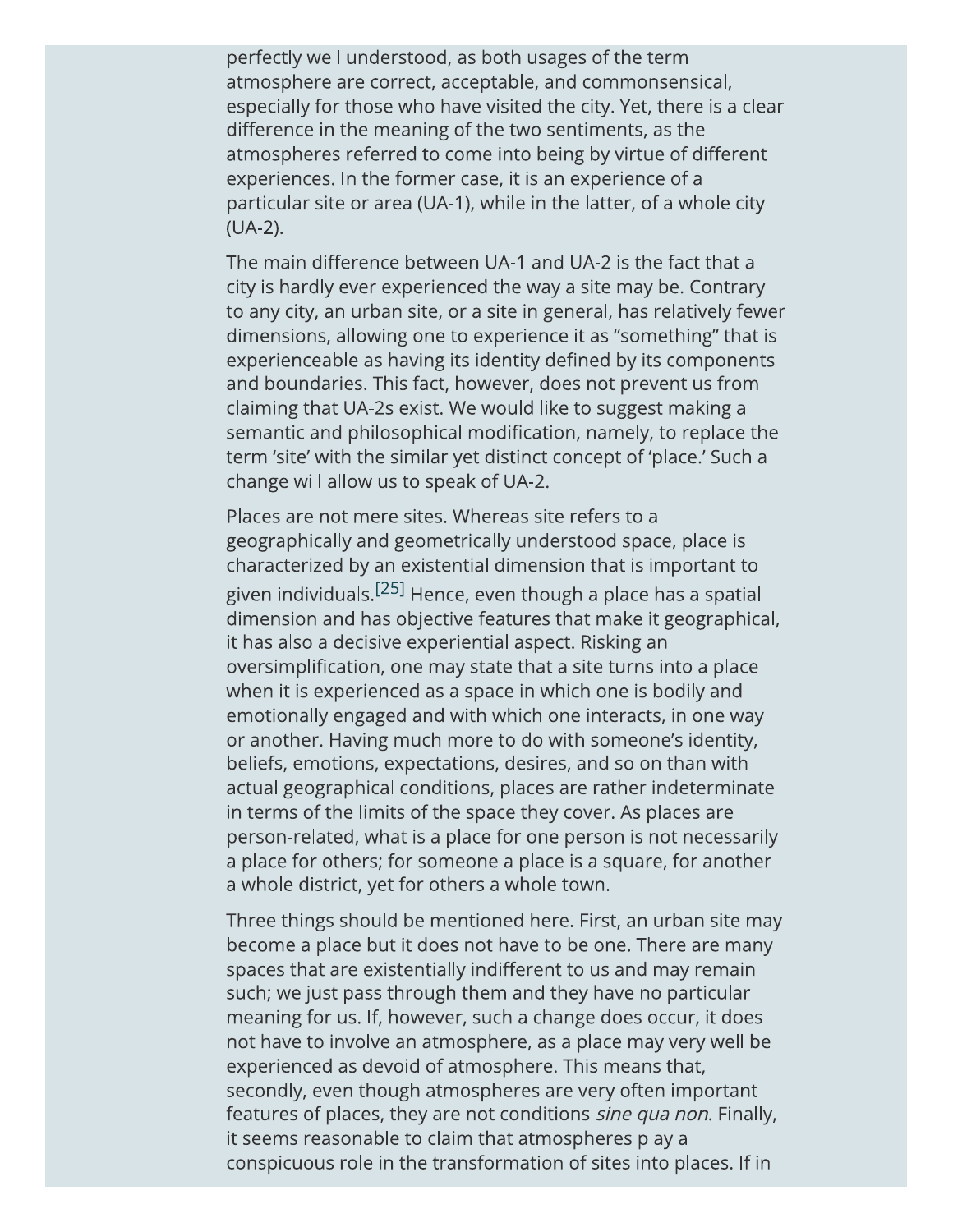one's opinion a certain site has a distinctive atmosphere that is positive in one way or another, in all likelihood that site will become a place for that person. On the other hand, a place can also have a certain atmosphere because of its existential nature. This is often the case when we travel back home after a long trip. Our house surely has an atmosphere, thanks to the qualities resulting from its location, design, lighting, and the like. But it also has relational-in this case, existential- features as our home: It brings a sense of familiarity and safety.<sup>[26]</sup> Places then have their atmospheres but not every atmosphere is connected with a place. That is, it is easy to think of a site that has a distinct, powerful atmosphere without it being a place for us in the technical sense we are using.

In light of what has been said above, it may be claimed that it is hardly possible to experience a city, strictly speaking, as a site. Nevertheless, it is possible to experience it as a place; it is then more like an imaginary topos, as when people identify themselves with their hometowns-for example, when answering questions like, where are you from?—or when they think of cities as their holiday destinations. We contend that if it is possible to think of an urban atmosphere as a UA-2, a city is to be understood as a place in the above sense, that is, as a whole that owes its distinctiveness to the way it is experienced by someone who treats it as a distinct whole and not a mere composition of geographically located sites.

Treating a city in such a manner does not amount to treating it as a homogenous entity whose parts (sites or places) do not have their own particular, very often contrasting atmospheres. On the contrary, it may be said that just as a city consists of particular sites, its overall atmosphere (UA-2) consists of local atmospheres (UA-1s). Consequently, someone's atmospheric experience of a city is an experience built on his or her atmospheric experiences of atmospheres of sites and places in that city. The experience corresponding to a UA-2 includes direct and sensory experiences corresponding to atmospheres of particular sites/places (UA-1s), yet it is different in character, it is more imaginary, yet no less real or affective. Moreover, a UA-2 is constituted by UA-1s. This means that the constellation and coexistence of different atmospheres-of streets, parks, districts and the like—in a city is something that gives a unique character or atmosphere to that city. On the other hand, the atmospheric experience of the whole city has an impact on how we experience particular places. We may, for example, claim that Lodz has a derelict atmosphere because there are so many sites/places characterized by shabby atmospheres. We may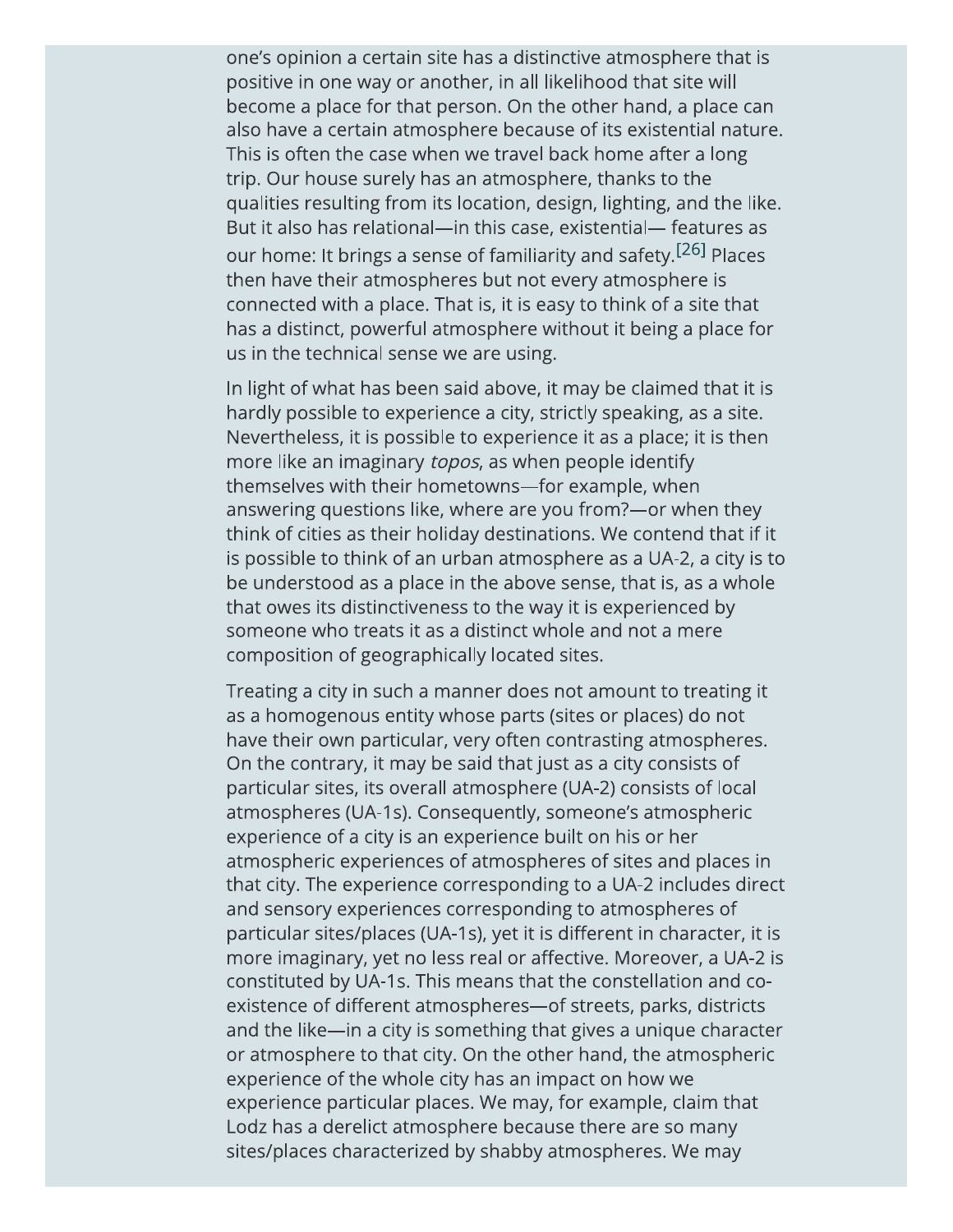perceive Lodz in this manner either as its present or former inhabitants who have warm or hostile feelings towards it or as people who go there attracted by what they have heard about its supposed general poverty. At the same time, the doomed atmosphere of the whole city may make one feel the shabbiness of particular places to an even greater extent and, hence, may intensify their derelict atmosphere.

In other words, we contend that there is a feedback loop between UA-2s and UA-1s. We always experience UA-1s through a UA-2 that, in turn, is based on UA-1s. We tend to experience a city as a place in one way or another-it may be familiar to us but it may be so strange as to provoke in us a sense of existential disorientation-whenever we consider ourselves as being not only at a particular site, for example, on a square or street, but also in a particular city. It follows that the more sites/places we get to know in a city, the more UA-1s we experience, with consequent changes to the UA-2. This relation goes in the other direction as well. Whenever the UA-2 changes, then many, or maybe even all, of its corresponding UA-1s change. For example, when a whole city becomes more cosmopolitan, we might notice that the seemingly unspoiled atmosphere of a local market has changed as well.<sup>[27]</sup>

#### 5. Conclusion

In this paper, we have shed light on the metaphysical nature of atmospheres and, in particular, aimed at making the concept of urban atmosphere clearer. First, we defined an atmosphere as a relational feature of the environment determined by the features of the site ascribed to it, on the basis of its empirically accessible objective characteristics and how the person sensorially experiences this site. That is, contrary to the widespread view within the aesthetics of atmospheres, we claim that an atmosphere is not an entity itself-nor is it a "quasithing" or "half-thing," as usually stated—but rather a relational feature of a given site that exists only when we experience it. However, that does not make it any less real than the other features of the space of which it is an atmosphere. Also, we distinguished an atmosphere (as a feature) from an atmospheric experience (as a way of experiencing that feature). Thus, we proposed to think that humans perceive the site as possessing an atmosphere via atmospheric experiences. In this experience, we perceive the atmosphere as a foreground and the site as a background, by which we mean that we perceive the site through or by means of an atmosphere. We also claimed that atmospheres cannot be wrongly experienced by the subject, that is, that a site is experienced as having an atmosphere that it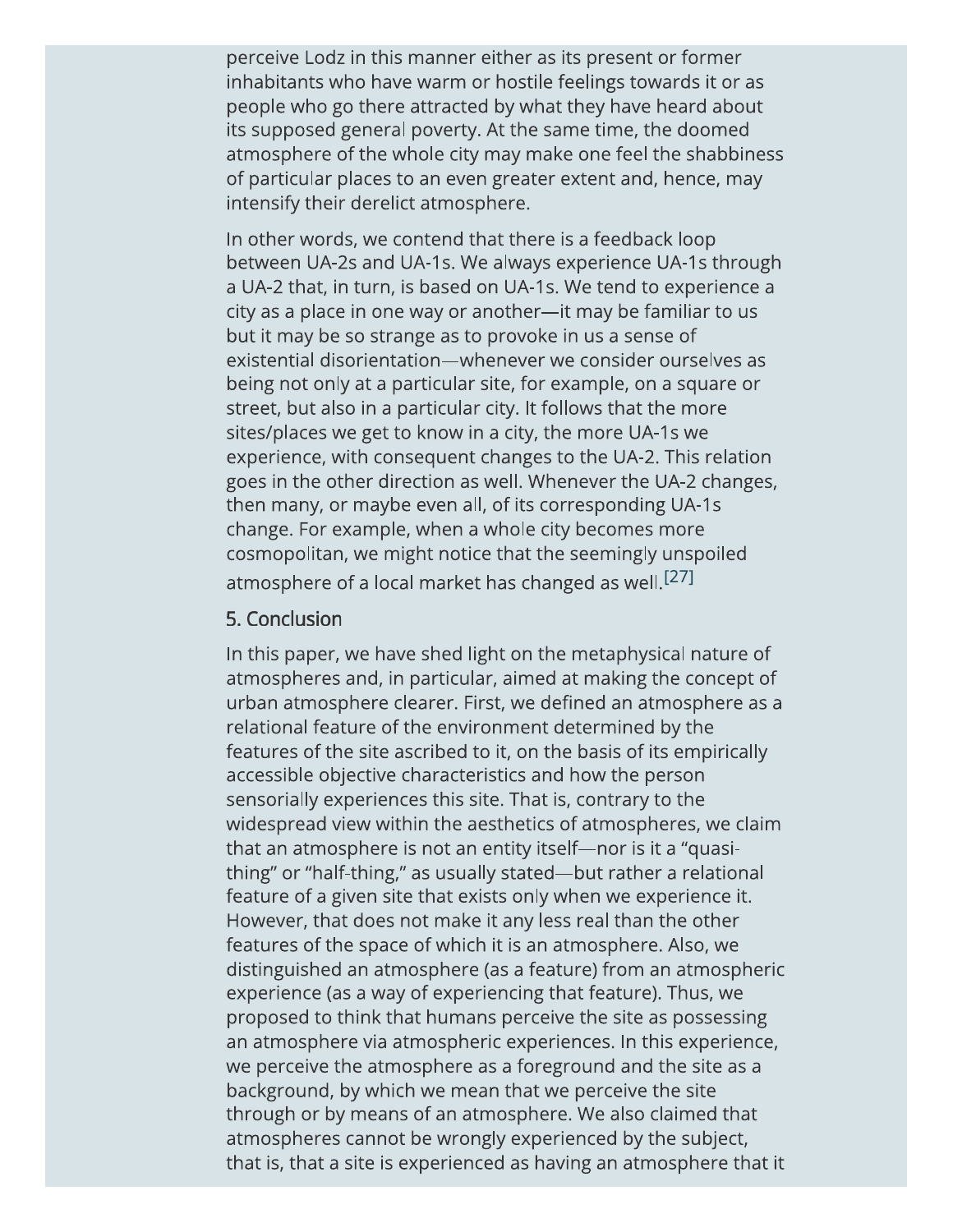does not really have, but, at the same time, we make room for critical discourse within the aesthetics of atmospheres. Judgments and arguments can be had over the objective features of the environment, without which an atmosphere as a relational feature cannot be experienced. Hence, one may be persuaded to change his or her view and to experience a different atmosphere, or one may at least understand why other people claim that a site has an atmosphere that he or she does not personally experience. Moreover, two meanings of urban atmosphere have been specified and explained. Thus, the double meaning of the expression 'urban atmosphere' mentioned at the outset turns out to be well grounded in the ontology of urban atmospheres.

Adam Andrzejewski a.andrzejewski@uw.edu.pl

Adam Andrzejewski is a philosopher and Assistant Professor from the University of Warsaw. His research is focused on analytic aesthetics and philosophy of art, everyday aesthetics and theory of popular culture. He published articles in Estetika, The Nordic Journal of Aesthetics, Rivista di estetica, and Brill Research Perspectives in Art and Law. He is the Associate Editor of Popular Inquiry: The Journal of the Aesthetics of Kitsch, Camp and Mass Culture, as well as the Treasurer of the European Society for Aesthetics.

Mateusz Salwa mateusz.salwa@uw.edu.pl

Mateusz Salwa is an Assistant Professor at the Institute of Philosophy, University of Warsaw (Poland). His main fields of interest include garden and landscape aesthetics. He published a monograph entitled Estetyka ogrodu. Między sztuką a ekologia (Garden Aesthetics. Between Art and Ecology) (in Polish, 2016); he also edited an anthology of texts by R. Assunto, Filozofia ogrodu (Philosophy of the Garden) (in Polish, 2015) and articles. He also published a number of articles in English, in such journals as Aesthetic Investigations, Estetika, Ethics in Progress, and Ikonotheka.

Published July 16, 2020.

Cite this article: Adam Andrzejewski & Mateusz Salwa, "What is Urban Atmosphere?", Contemporary Aesthetics, Special Volume 8 (2020) Urban Aesthetics, accessed date.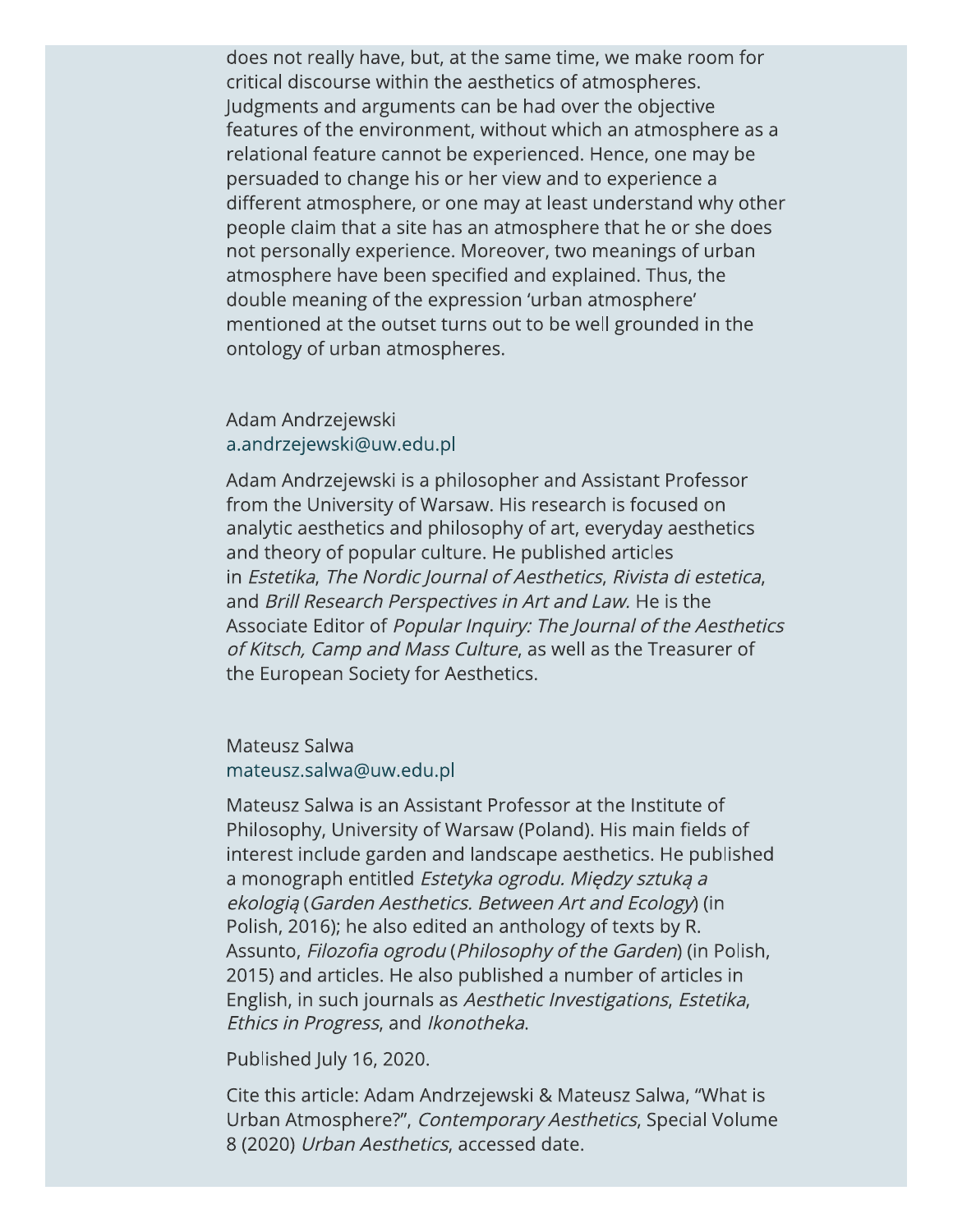#### **Endnotes**

We would like to thank Maria Jose Alcaraz Leon, Alessandro Bertinetto, Elisa Caldarola, Matilde Carrasco Barranco, Roberta Dreon, David Davies, Arto Haapala, James Hamilton, Hans Maes, Francisca Pérez Carreño, Carlos Vara Sánchez and Iris Vidmar Jovanović for careful and helpful comments on earlier versions of the paper. Special thanks go to Sanna Lehtinen and Tea Lobo for the very detailed discussion and also to David Collins for editing the text with meticulous care. We also thank the Institute of Philosophy at the University of Warsaw for financially supporting this research. The authors contributed equally to this work.

[1] A return to the origins of aesthetics as an established field of philosophy amounts to reconsidering the sensory aspect of aesthetic experience according to the etymology of the term aisthesis. This line of thought stresses the appreciative or judgmental aspect of an aesthetic experience and, hence, its (in)adequacy to a much lesser degree than the standard approach of analytic aesthetics. The aesthetic of atmospheres seems to belong to the former, and we shall follow it while trying to combine these two perspectives, trying to, among other things, ruminate on whether an atmosphere may be inadequate. See Arnold Berleant, Re-thinking Aesthetics: Rogue Essays on Aesthetics and the Arts (Aldershot: Ashgate, 2004); Yuriko Saito, Aesthetics of the Familiar: Everyday Life and World-Making (Oxford: Oxford University Press, 2017).

<sup>[2]</sup> See Andreas Reckwitz, *The Invention of Creativity: Modern* Society and the Culture of the New (Cambridge: Polity, 2017).

 $[3]$  For the sake of simplicity, we omit the question of whether persons' or artworks' atmospheres are different, at some point, from that of sites or things.

[4] Juhani Pallasmaa, "Space, Place and Atmosphere. Emotion and Peripheral Perception in Architectural Experience," Lebenswelt, 4, 1 (2014), 230-245, p. 230.

 $[5]$  |bid., p. 232.

<sup>[6]</sup> Peter Zumthor, Atmospheres: Architectural Environments: Surrounding Objects (Bazel: Birkhäuser, 2006), p. 13.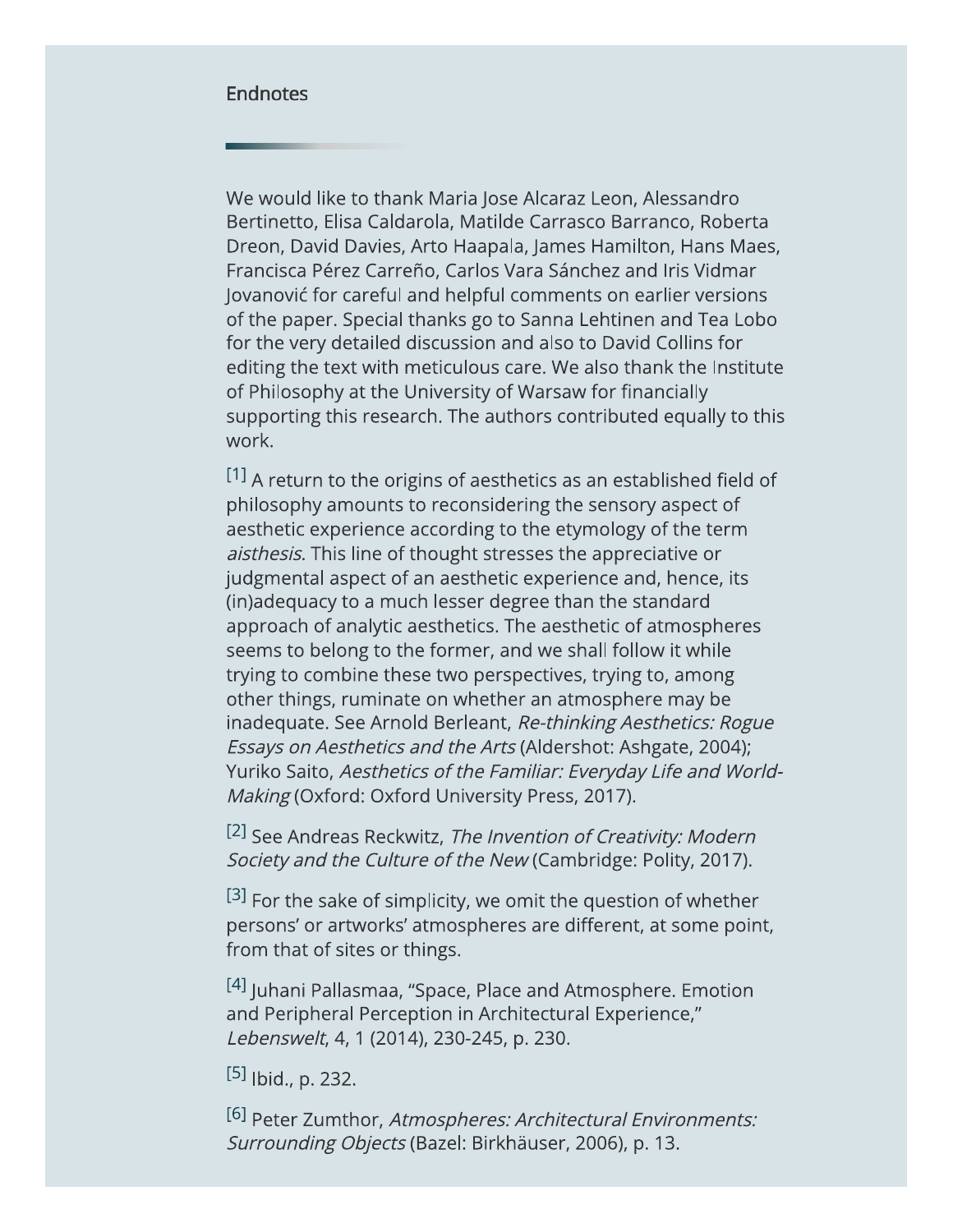[7] It does not simply imply sentimentalism. We believe that atmospheres are related to humans' emotional reactions and not humans' intellectual powers. Any discursive grasp of an atmosphere is only secondary; even an intellectual atmosphere has nothing or very little to do with reason and reasoning.

[8] Stuart Grant, "Performing an Aesthetics of Atmospheres," Aesthetics, 23, 1 (2013), 12-32, p. 19.

[9] Tonino Griffero, Atmospheres: Aesthetics of Emotional Spaces, trans. by S. de Sanctis (Aldershot: Ashgate, 2014), p. 3.

[10] Gernot Böhme, The Aesthetics of Atmospheres, ed. by Jean-Paul Thibaud (London: Routledge, 2017), p. 19.

[11] Ashley Watkins, "Gone but Not Forgotten: Atmospheres, Death, and Aesthetics of Goth," Popular Inquiry: The Journal of Kitsch, Camp and Mass Culture, 2, 4 (2018), 39-61, p. 41.

[12] Griffero, Atmospheres: Aesthetics of Emotional Spaces, p. 109.

[13] Böhme, The Aesthetics of Atmospheres, p. 68.

[14] Naturally, being in the same spot is *not* enough to share the atmosphere of that spot with other people.

[15] Watkins, "Gone but Not Forgotten: Atmospheres, Death, and Aesthetics of Goth," p. 42.

[16] Griffero, Atmospheres: Aesthetics of Emotional Spaces, p. 109.

[17] Böhme, The Aesthetics of Atmospheres, p. 58.

[18] For the sake of simplicity, we omit the issue of whether other species are able to experience atmospheres.

[19] See, for example, Władysław Tatarkiewicz, "Objectivity and subjectivity in the history of aesthetics," Philosophy and Phenomenological Research, 24, 2 (1963), 157-173; Roman Ingarden, The Ontology of the Work of Art, trans. by Raymond Meyer with John T. Goldthwait (Athens, Ohio: Ohio University Press, 1989). See also James Shelley, "The Concept of the Aesthetic," The Stanford Encyclopedia of Philosophy (2009/2017), ed. Edward Zalta, online.

<sup>[20]</sup> The expression, "emotional coloring," comes from Henryk Elzenberg, "Zabarwienie uczuciowe jako zjawisko estetyczne," [Emotional Colouring as an Aesthetic Phenomenon] in Henryk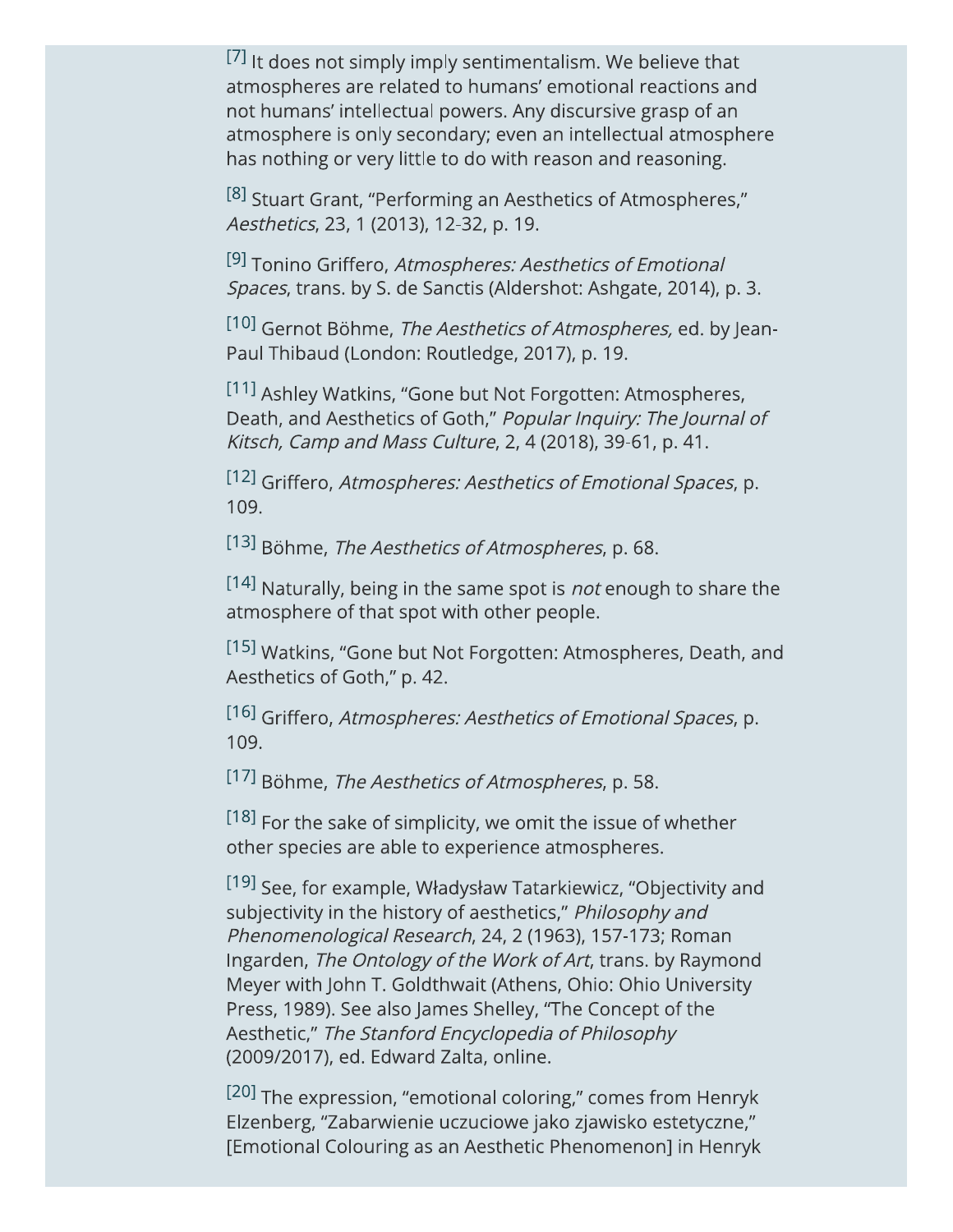Elzenberg, Pisma estetyczne, ed. Lesław Hostyński (Lublin: UMCS, 1999), pp. 45-51.

<sup>[21]</sup> The criteria imply a certain notion of normativity, while such features as dirtiness, chaos or ordered structure are highly context-dependent; see, for example, Yuriko Saito, Everyday Aesthetics (Oxford: Oxford University Press, 2008). So, the poor state of a street may be judged differently by people from different cultures. However, once we accept such contextdependency as often rooted in cultural background, the mentioned features may be said to be objective.

[22] N.B. not every sensory experience has to result in an atmosphere; for example, one may experience a place as dirty without experiencing a filthy atmosphere at the same time.

[23] According to Böhme, the aesthetics of atmospheres should be a new aesthetics that is: (1) not object-oriented; (2) not judgment-oriented; (3) not artwork-oriented; and (4) not semiotic (Aesthetics of Atmospheres, chapters 1 & 2). Such an aesthetics needs to be focused on human experiences, rather than on constructing criteria or rules to be followed, if we want to experience something correctly or adequately.

[24] N.B. it is implausible to claim that a given site has such-andsuch an atmosphere without actually experiencing it. That is even though it may sound tautological – if you are in the cemetery, you cannot say that the atmosphere is dark and depressing without admitting that you *actually* experience as having this particular atmosphere. However, it is possible to say that a given site *could have* such-and-such an atmosphere, according to our knowledge of the objective features of the site, or claim that we understand that other people would experience the site as having such-and-such an atmosphere.

[25] See, for example, Yi-Fu Tuan, Topophilia: A Study of Environmental Perceptions, Attitudes, and Values (New York: Columbia University Press 1990), Edward Casey, Fate of Place: A Philosophical History (Berkeley: Harvard University Press, 2013), Tim Cresswell, Place: a Short Introduction (Malden, MA: Blackwell, 2011).

<sup>[26]</sup> Arto Haapala, "On the Aesthetics of the Everyday: Familiarity, Strangeness, and the Meaning of Place," in The Aesthetics of Everyday Life, eds. Andrew Light and Jonathan M. Smith (New York: Columbia University Press 2005), pp. 39-55.

[27] Naturally, it may not change at all. It is very difficult to predict whether a given atmosphere will change or not.